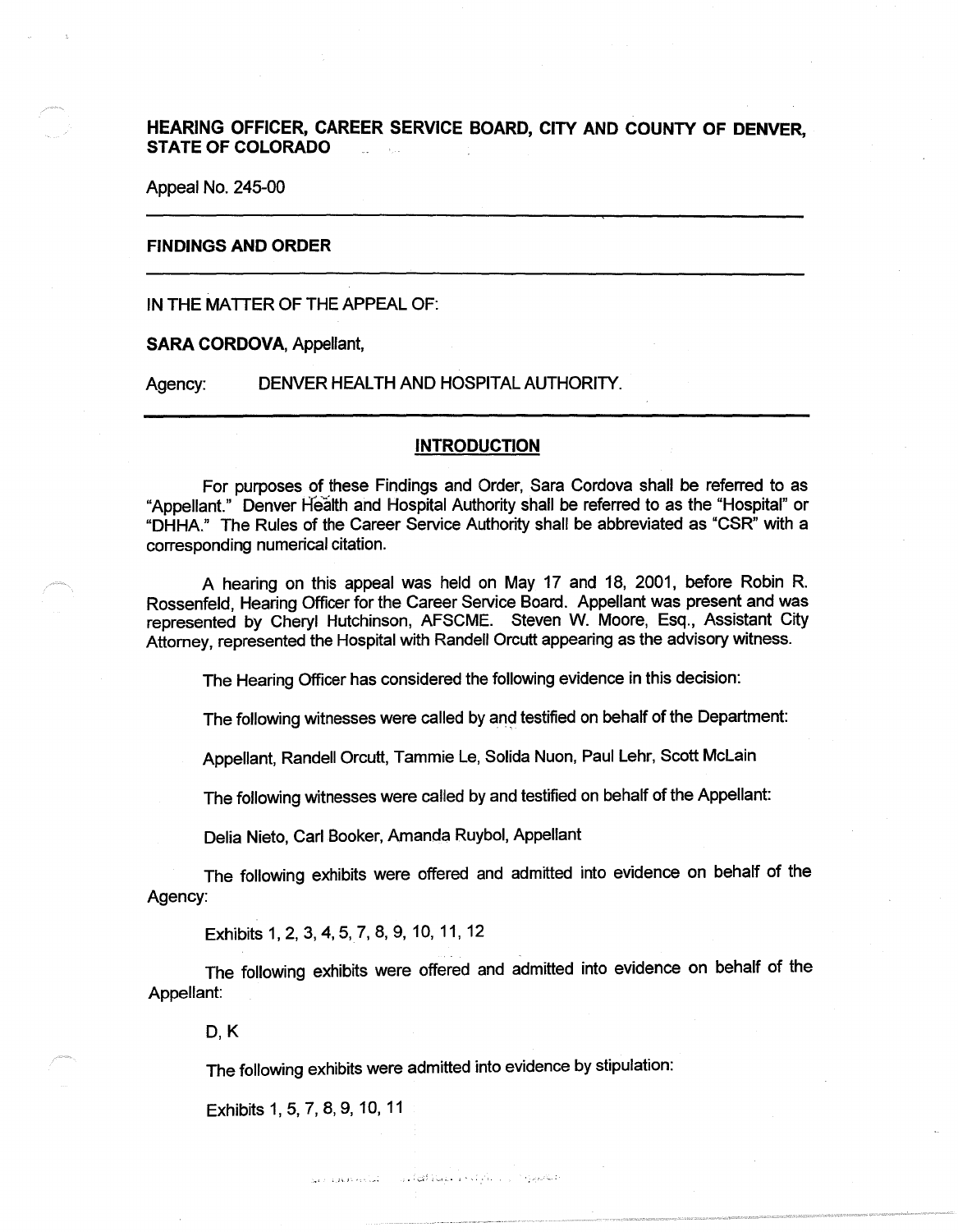The following exhibits were offered but not admitted into evidence and therefore not considered in this decision:

and a sexual extention of a way they

None

# **NATURE OF APPEAL**

Appellant is appealing her termination for alleged violations of CSR §§16-50 A. 1), 3) and 20) and 16-51 A. 2),  $5$ ) and 6) and is requesting reinstatement and return of the lost pay and benefits.

# **ISSUES ON APPEAL**

Whether Appellant violated CSR §§16-50 A. 2), 3) and 20) and 16-51 A. 2) and 11)?

Whether the Agency's action terminating Appellant from her employment for the alleged violations of CSR §§16-50 A. 2), 3), and 20) and 16-51 A. 2), and 11) was arbitrary and capricious or otherwise contrary to rule or law?

If Appellant violated any provisions of CSR §§16-50 and 16-51, what is the appropriate sanction?

#### **PRELIMINARY JURISDICTIONAL MATTERS**

None.

### **TESTIMONY**

1. Appellant was employed by the Denver Health and Hospital Authority as a pharmacy technician at the Westside Neighborhood Clinic during the relevant time period. She was a Career Service employee since 1992. She was a custodian with Public Office Buildings. She later became an automobile mechanic with the Denver Police Department. In 1996 or 1997, she became a pharmacy technician at the Hospital.

2. Appellant has been the military for sixteen years. She is currently a pharmacist in the Reserves. She does not need a pharmacist license to work as a pharmacist in the Reserves.

3. Appellant suffers from asthma. During the relevant time period, she had prescriptions for Albuterol in both tablet and inhaler form. (Exhibit K)

4. On October 4, 2000, Randell Orcutt, RPH, Outpatient Pharmacy Director, and Solida Nuon, RPH, the manager of the Westside Clinic Pharmacy, were cleaning the Westside Pharmacy. They were checking for expired drugs, overstock, unwanted trash and miscellaneous items. Mr. Orcutt opened an unlabeled and unlocked drawer below one of the counters. He found two Albuterol inhalers taped together, still in their boxes with their pricing stickers still attached to the boxes. The stickers indicated that they had been received from the wholesaler on August 30, 2000 .

. ' . ·• . -·. *:* • ' ,., . ; ·--~ . *:* ', ! . . • '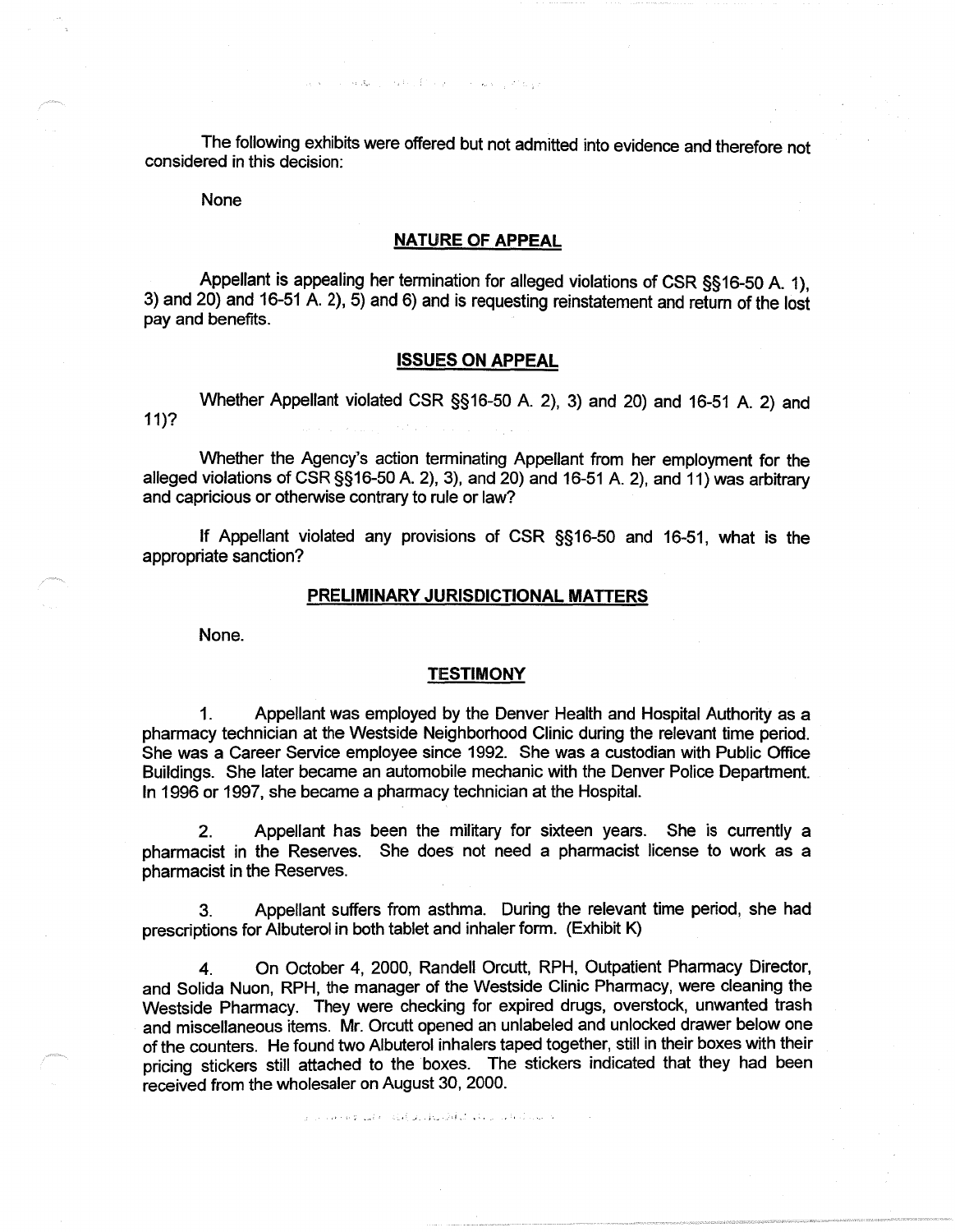5. According to Mr. Orcutt, Albuterol inhalers are a frequently dispensed item and need to be restocked several times a week. He stated that he hadn't seen boxes taped together in the pharmacy.

reviewer of the cool street are no

6. Carl Booker, RPH, also testified that Albuterol inhalers need to be restocked frequently and that it would be unusual for them to be on the shelves for more than one or two months.

7. Mr. Orcutt removed the Albuterol inhalers from the drawer and asked what the inhalers were doing in the drawer. Appellant indicated that it was her drawer. Mr. Orcutt told her that it was not "her drawer" but that it was as "pharmacy drawer."

8. According to Mr. Orcutt, Appellant indicated that the inhalers were hers, but that she just had not labeled them.

9. Appellant testified that she asked Mr. Orcutt what he was doing in her personal drawer and that Mr. Orcutt told her it was a pharmacy drawer. She testified that she did not know that the inhalers were in the drawer and she suggested that they fell into the drawer from a shelf above the drawer at some unknown time. She denied that she told Mr. Orcutt that the inhalers were hers. She stated that the reason she was upset was because she was embarrassed as she had sanitary napkins in the drawer.

10. The independent witnesses observed and heard only portions of the conversation between Mr. Orcutt and Appellant. Tammy Le, RPH, testified that she heard Appellant identify the inhalers as hers. Ms. Nuon testified that she heard Mr. Orcutt say something about "no label" and Appellant reply, "What are you doing in my drawer?" and "This is mine." Paul Lehr, RPH, testified that he heard Mr. Orcutt ask whose drawer it was and Appellant reply that it was hers. Scott McLain, RPH, testified that he heard Mr. Orcutt say, "What's this," and Appellant say, "That's mine," indicating the drawer. He also testified that he saw Appellant take the boxes away from Mr. Orcutt. Delia Nieto testified that she heard Appellant say that it was her drawer. Amanda Ruybol testified that she heard Appellant say "What are you doing in my drawer?" and Mr. Orcutt reply, "This is not property of yours. It's property of Westside."

11. Mr. Orcutt testified that the inhalers belonged on a shelf and not hidden in a drawer.

12. Immediately after finding the Albuterol in Appellant's drawer, Mr. Orcutt went to a computer to see Appellant's prescription profile. He had Ms. Nuon log onto the computer for him. When they checked the computer profile, there was no indication that Appellant had obtained a refill for her Albuterol prescription since June 30, 2000.

13. Later that day, after Mr. Orcutt returned to Denver General, he again checked Appellant's profile. When he went into the computer at that time, he found that the prescription refill had been entered into the computer at 1:20 p.m., approximately twenty minutes after Mr. Orcutt left the Westside Pharmacy. According to the updated computer records, Tammie Le, RPH, filled the prescription and prepared the prescription label.

14. Mr. Orcutt checked with all the pharmacists at the Westside Clinic. All of them, including Ms. Le, denied filling the prescription for Appellant.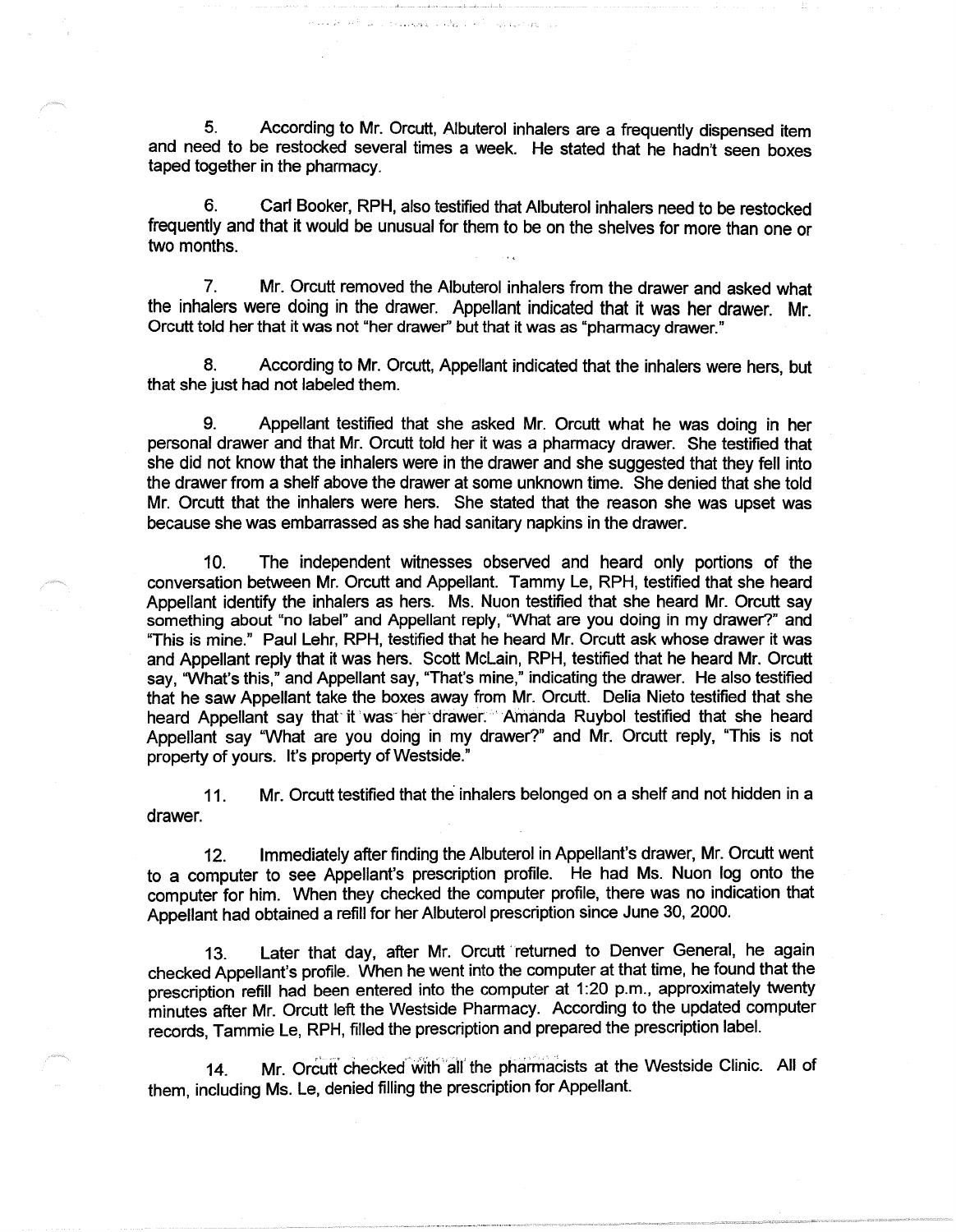15. All the pharmacists on duty at the Westside Clinic on October 4, 2000, testified during the hearing. Each of them, including Ms. Le, testified that he or she had not filled the prescription for Appellant on October 4.

16. Appellant testified that Ms. Nuon told her to make the refill label so that "there would be no problems with" Mr. Orcutt. Appellant testified that she went to work at the intake window and then to lunch; therefore she did not do the label. She also testified that she did not know who entered the information into the computer and produced the label.

17. Delia Nieto, Appellant's former roommate who also worked at the Westside Clinic Pharmacy at the time as a pharmacy technician, testified that she printed a label to the Albuterol inhalers because Ms. Nuon asked her to. She said she did it because "(Ms. Nuon) did not want anymore trouble."

18. Ms. Nuon denied she asked Appellant, Ms. Nieto or anyone else to enter the information into the computer and print a label for the Albuterol.

19. When prescriptions are filled, duplicates of the labels are made and placed onto a log sheet for the day. The pharmacist filling the prescription initials the label. The log sheet for October 4, 2000, for the Westside Clinic does not contain a label for Appellant's Albuterol prescription. (Exhibit 12)

20. Appellant testified that, when she left for the day, Ms. Nuon reminded her to take the Albuterol so that there would be no more trouble with Mr. Orcutt. Appellant noticed the Albuterol had been placed into her bag by an unknown person. She did not check to see if a label had been affixed. She figured that someone had been told to run the label by Ms. Nuon. When Appellant got home, she saw the label was on the box. She put the boxes away. Sometime later she discarded the boxes with the label on them.

21. Appellant denied ever putting the Albuterol into her drawer, printing a label for the Albuterol, or putting the boxes into her bag to take home. She claimed that she had never seen the Albuterol in her drawer at any time because it was a full drawer and the Albuterol was at the back

22. Appellant testified that the entire pharmacy had access to the drawer. She also suggested that the Albuterol fell into the back of her drawer from a stock shelf above the drawer.

23. In a statement Appellant gave to the Denver Police Department, she indicated that, while she did not think that anyone in the pharmacy would have put the Albuterol into her drawer, there were about fifteen relief personnel with the pharmacy. (Exhibit D)

24. On some unknown date, but after October 4, Appellant approached Carl Booker, RPH, at the Infectious Disease Clinic Pharmacy and asked him to reprint the Albuterol label for her. (Exhibit K)

25. As a DHHA employee, Appellant's prescriptions are covered by insurance. However, the Hospital has to put in a claim for any prescriptions filled for its employees in order to be reimbursed by the insurance company.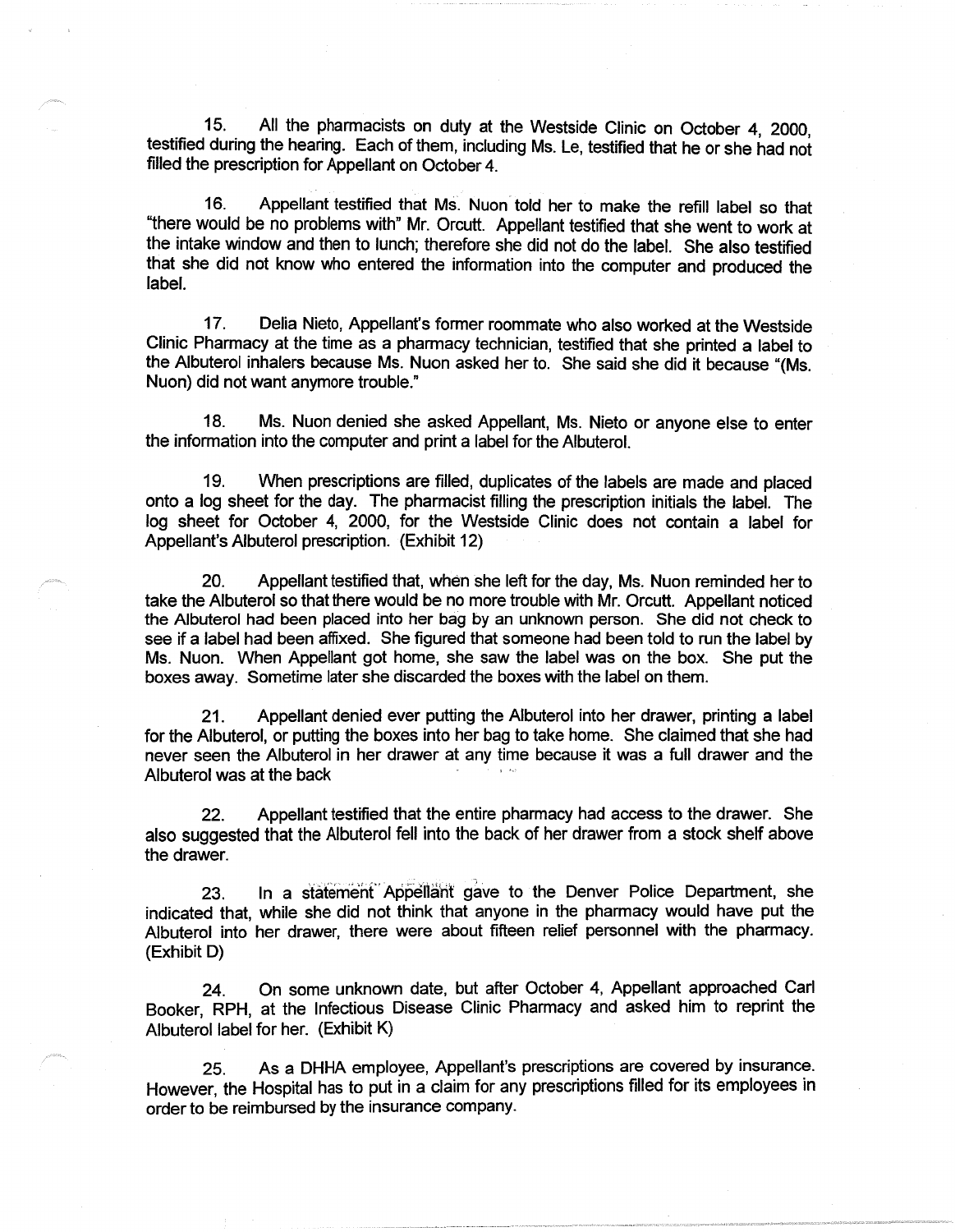26. Appellant was placed on investigatory leave on October 6, 2000. (Exhibit 1) Notice of Contemplation of Disciplinary Action was issued on October 20, 2000. (Exhibit 7) The predisciplinary hearing was held on October 27, 2000. On October 31, 2000, the Notice of Dismissal was issued. It was served by mail on Appellant on November 1, 2000. (Exhibit 8) Appellant filed her Notice of Appeal on November 8, 2000. (Exhibit 9)

27. On January 25, 2000, Appellant was given a verbal warning for excessive tardiness. (Exhibit 11)

### **DISCUSSION AND CONCLUSIONS OF LAW**

# Applicable Rules and Regulations

CSR Rule 16 governs discipline. CSR § 16-10 sets out the purpose of the Rule:

The purpose of discipline is to correct inappropriate behavior or performance. The type and severity of discipline depends on the gravity of the infraction. The degree of discipline shall be reasonably related to the seriousness of the offense and take into consideration the employee's past record. The appointing authority or designee will impose the type and amount of discipline she/he believes is needed to correct the situation and achieve the desired behavior or performance.

The disciplinary action taken must be consistent with this rule. Disciplinary action may be taken for other inappropriate conduct not specifically identified in this rule.

CSR § 16-20, Progressive Discipline, provides in relevant part:

- 1) In order of increasing severity, the disciplinary actions which an appointing authority or designee may take against an employee for violation of career service rules, the Charter of the City and County of Denver, or the Revised Municipal Code of the City and County of Denverint:ltide~· ·• '''·4 ·"'' *:.c:* .s tu ;.;\_ '' ,.,,. ·
	- a) Verbal reprimand, which must be accompanied by a notation in the supervisor's file and the agency file on the employee;
	- b) Written reprimand, a copy of which shall be placed in the employee's personnel file kept at Career Service Authority;
	- c) Suspension without pay, a copy of the written notice shall be placed in the employee's personnel file kept at Career Service Authority;
	- d) Involuntary demotion, a copy of the written notice shall be placed in the employee's personnel file kept at Career Service Authority; and
	- e) Dismissal, a copy of the written notice shall be placed in the employee's personnel file kept at Career Service Authority.
- 2) Wherever practicable, discipline shall be progressive. However, any measure or level of discipline may be used in any given situation as appropriate. This rule should not be interpreted to mean that

أركاب كالأكاد الراحكم كمحاب والهراوت تمسيحون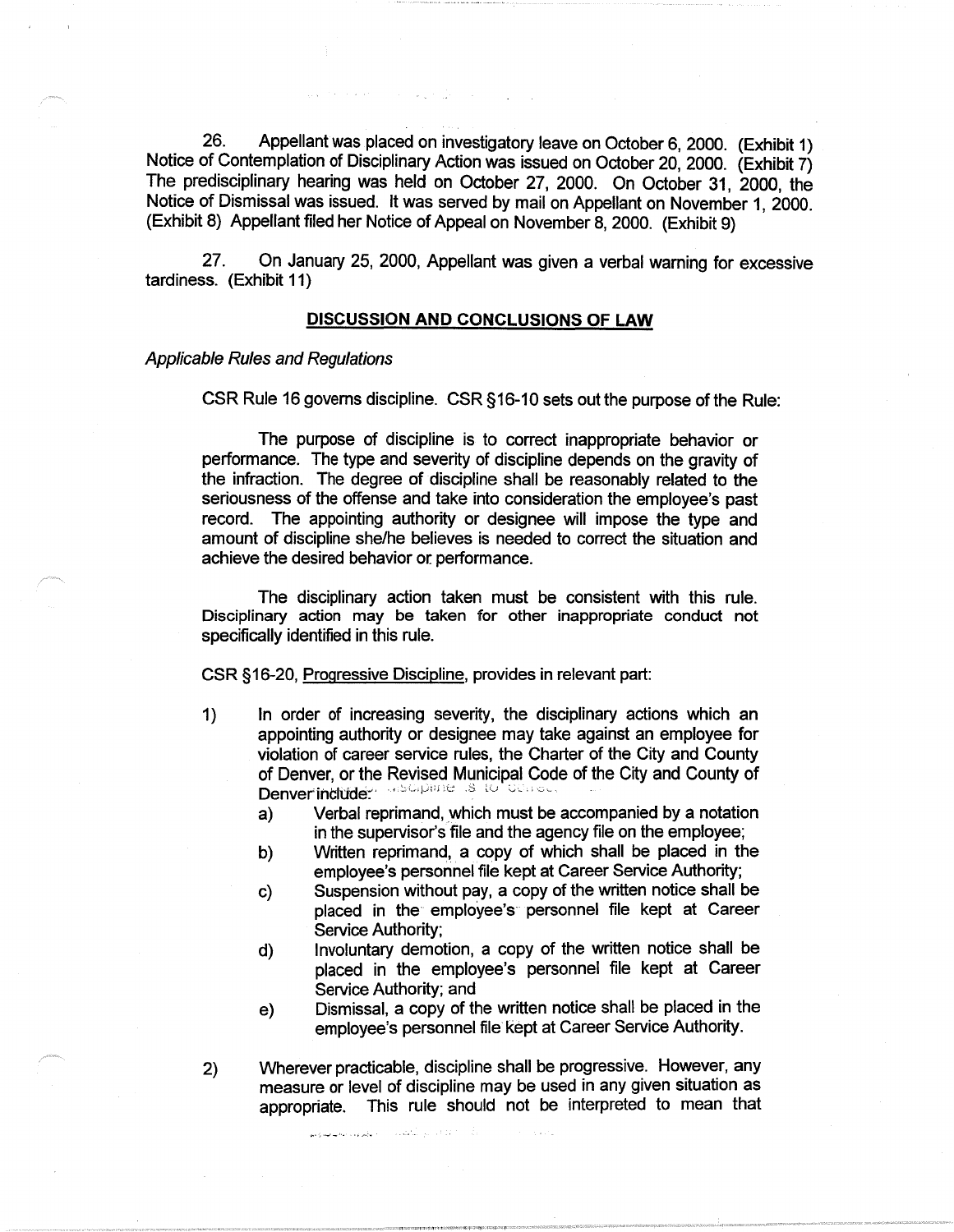progressive discipline must be taken before an employee may be dismissed.

of the braining

3) In those cases when the discipline deemed appropriate is suspension without pay of an overtime-exempt employee, the suspension shall be for at least a whole workweek or multiples of whole workweeks.

CSR §16-50, Discipline and Termination, provides, in relevant part:

State Cardinal and

A. Causes for dismissal.

 $\omega\cdot\tilde{f}_{\omega}\cdot\omega\cdot\omega_{\omega}=\left\langle\psi_{\omega}\right\rangle\omega_{\omega}\cdot\omega_{\omega}\left\langle\omega_{\omega}\right\rangle\omega_{\omega}+\omega_{\omega}\omega_{\omega}\omega_{\omega}$ 

The following may be cause for dismissal of a career service employee. A lesser discipline other than dismissal may be imposed where circumstances warrant. It is impossible to identify within this rule all conduct which may be cause for discipline. Therefore, this is not an exclusive list.

- 2) Theft, destruction, or gross neglect in the use of City and County property and/or property of any agency or entity having a contract with the City and County of Denver; theft of property or materials of any person while the employee is on duty or on City and County premises.
- 3) Dishonesty, including, but not limited to: altering or falsifying official records or examinations; accepting, soliciting, or making a bribe; lying to supervisors or falsifying records with respect to official duties, including work duties, disciplinary actions, or false reporting of work hours; using official position or authority for personal profit or advantage, including kickbacks; or any other act of dishonesty not specifically listed in this paragraph.
- 20) Conduct not specifically identified herein may also be cause for dismissal.

CSR §16-51, Causes for Progressive Discipline, provides, in relevant part:

A.. The following unacceptable behavior or performance may be cause for progressive discipline. Under appropriate circumstances, immediate dismissal may be warranted. Failure to correct behavior br committing additional violations after progressive discipline has been taken may subject the employee to further discipline, up to and including dismissal from employment. It is impossible to identify within this rule all potential grounds for disciplinary action; therefore, this is not an exclusive list.

2) Failure to meet established standards of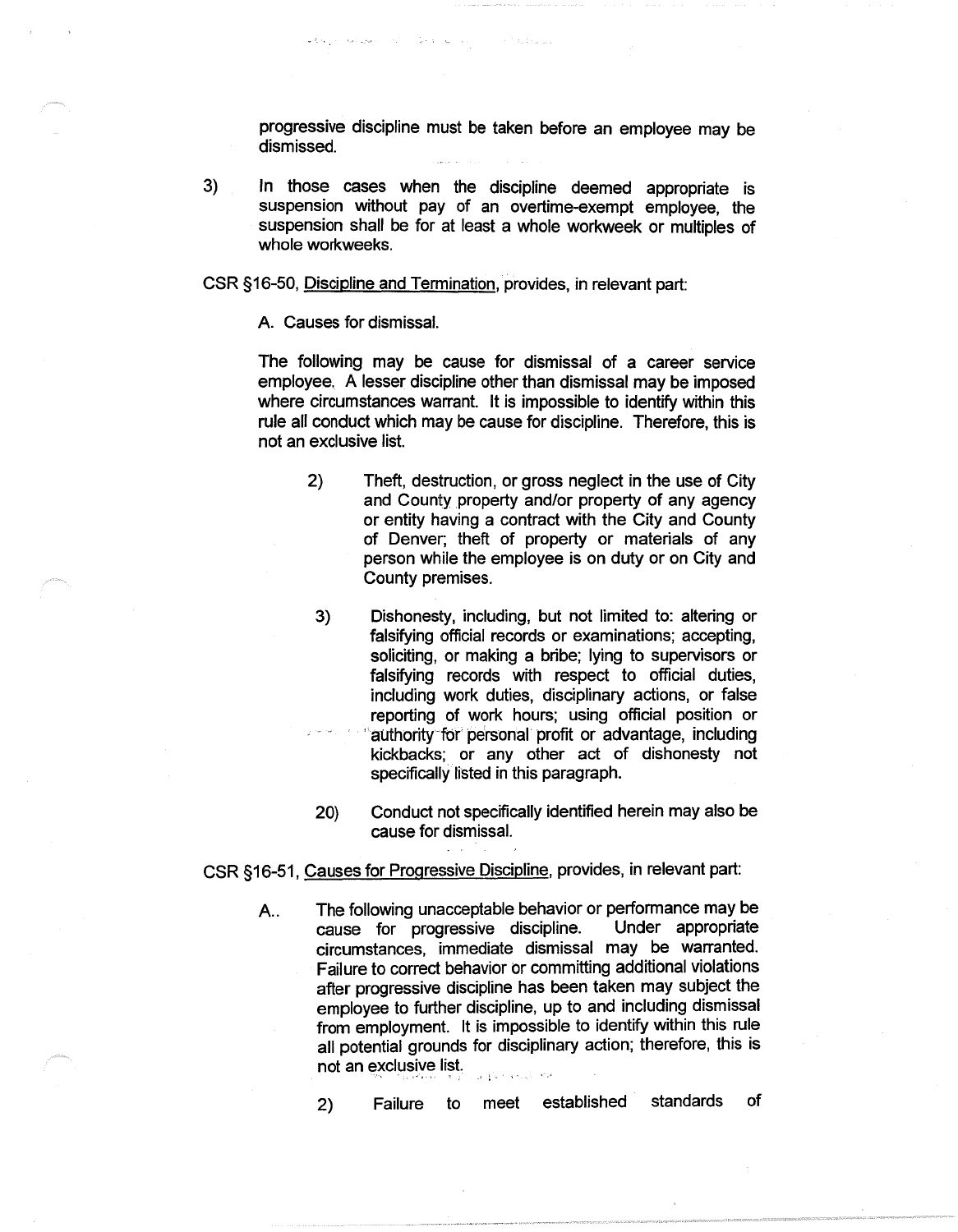performance including either qualitative or quantitative standards.

11) Conduct not specifically identified herein may also be cause for progressive discipline.

# Relevant CRS Provisions

Title 12, Chapter 22 of the Colorado Revised Statutes governs pharmacists and pharmacies. It provides in relevant part:

지도 아버지는 말을 먹었다.

### § 12-22-102 Definitions

- (9) "Dispense" means to prepare a drug or device pursuant to a lawful prescription order of a practitioner, together with an appropriate label, in a suitable container for subsequent administration to or use by a patient or other individual entitled to receive the prescription order.
- (24) Pharmacist" means an individual licensed by this state to engage in the practice of pharmacy.
- 26) "Practice of pharmacy" means:
	- (a) An initial interpretation, selection of ingredients and final evaluation of each prescription order or chart order, the participation in drug selection and drug utilization reviews, the participation in administration of drugs, the provision of pharmaceutical care including patient counseling and prospective drug review, drug and drug-related research not including prescriptive authority, the advising and providing of information concerning utilization of drugs and devices in the treatment of an injury and the treatment and prevention of disease, and the offering or performing of these health services, operations, or transactions necessary in the conduct, operation, and control of a prescription drug outlet by a pharmacist.
	- (b) The responsibility for the compounding, dispensing, labeling (except nonprescription drugs), delivery, storage, and distribution of drugs and devices and the maintenance of proper records thereof.
- (27) "Practitioner" means a person authorized by law to prescribe any drug or device, acting within the scope of such authority.
- "Prescription" means the finished product of the dispensing of a (29) prescription order in an appropriately labeled and suitable container. li<br>Livente (1979-1979) – a geliškje iz izgladnik n '
- (33.5) (a) "Unlicensed assistant" means an unlicensed person who performs those functions set forth in paragraph (b) of subsection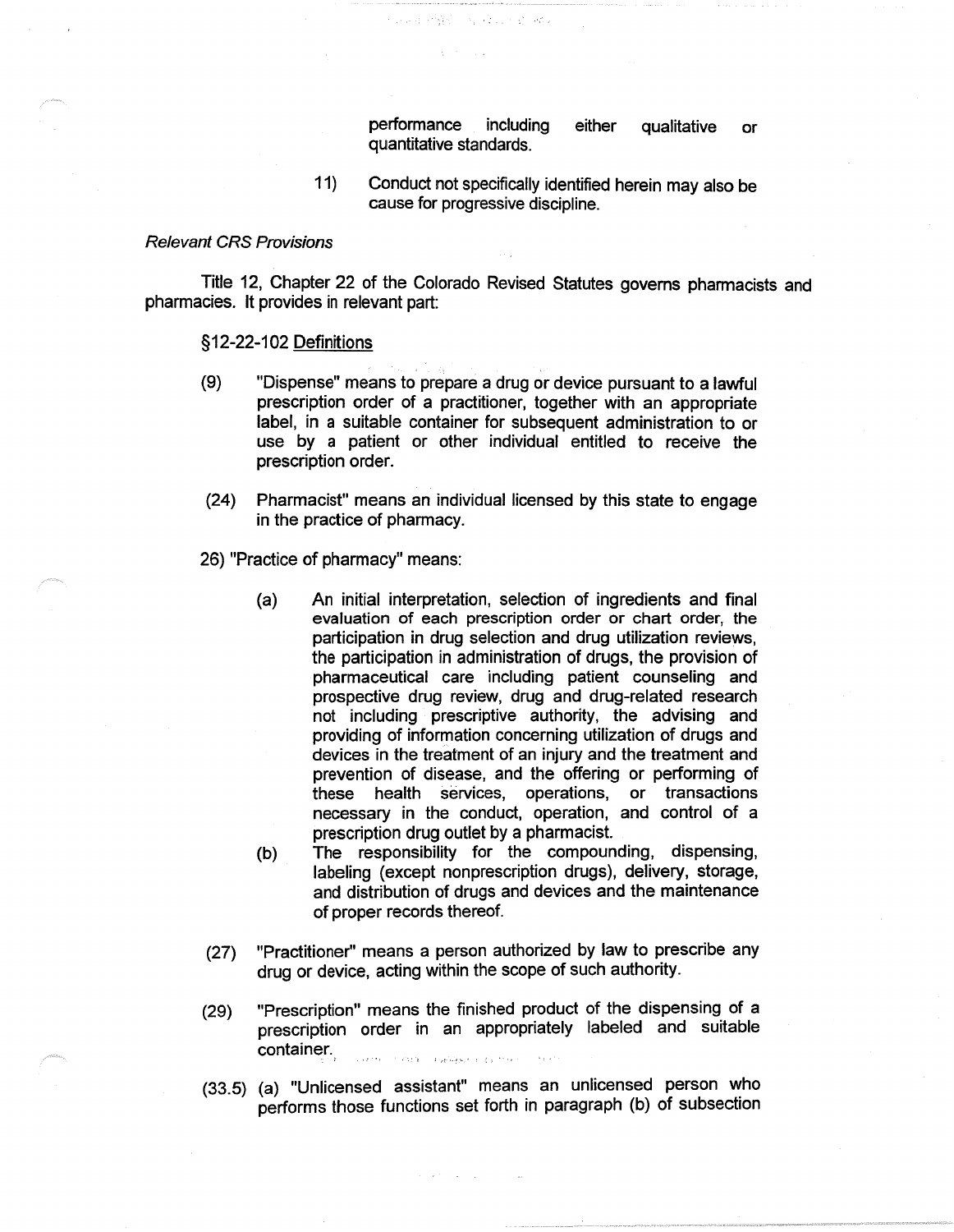(26) of this section under the supervision of a pharmacist. A pharmacist manager of a prescription drug outlet employing an unlicensed assistant shall file with the board the name and date of birth of each unlicensed assistant who is employed by the outlet.

## § 12-22-119 Prescription drug outlet under charge of pharmacist

se english program

**Contractor** 

(S)(b)(l)The pharmacist responsible for ·the prescription order or chart order may delegate certain specific tasks, as provided in section 12-22-102(26)(b), to a person who is not a pharmacist or pharmacy intern but who is an unlicensed assistant under such pharmacist's supervision if, in the pharmacist's professional judgment, such delegation is appropriate; except that no such delegation may be made if the delegation jeopardizes the public health, safety, or welfare, is prohibited by rule or regulation of the board, or violates the provisions of section 12-22-126 (1).

# §12-22-121 Compounding, dispensing, and sale of drugs and devices

- (1) Except as otherwise provided in 'this section and part 3 of this article, no drug, controlled substance, as defined in section 12-22- 303(7), or device shall be sold, compounded, dispensed, given, received, or held in possession unless it is sold, compounded, dispensed, given, or received in accordance with this section.
- (4) An order shall be compounded or a prescription dispensed only from a registered prescription drug outlet or other outlet registered pursuant to section 12-22-120(1) (e).

## § 12-22-122 Prescription required

(2) A pharmacist may refill° a prescription order for any prescription drug without the prescriber's authorization when all reasonable efforts to contact the prescriber have failed and when, in the pharmacist's professional judgment, continuation of the medication is necessary for the patient's health, safety, and welfare. Such prescription refill shall only be in an amount sufficient to maintain the patient until the prescriber can be contacted, but in no event shall a refill under this subsection (2) continue medication beyond seventy-two hours. However, if the prescriber states on the prescription that there shall be no emergency filling of the prescription, then the pharmacist shall not issue any medication not authorized by the prescription. Neither a prescription drug outlet nor a pharmacist shall incur any liability as a result of refusing to refill a prescription pursuant to this subsection (2).

# §12-22-123 Labeling

(2) Except as otherwise required by law, any drug dispensed pursuant to a prescription order shall bear a label prepared and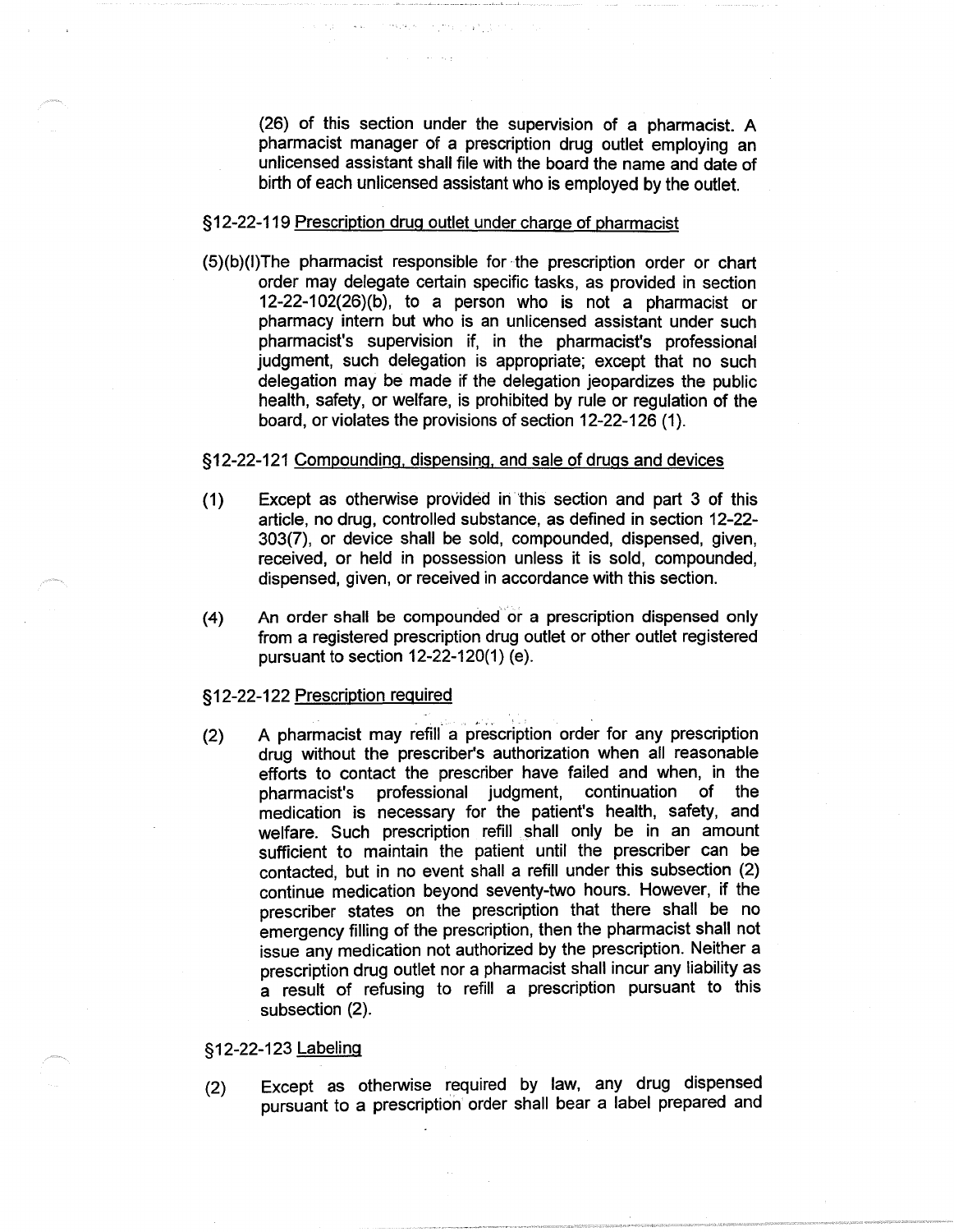placed on or securely attached to the medicine container stating at least the name and address of the prescription drug outlet, the serial number, and the date of the prescription or of its filling, the name of the drug dispensed unless otherwise requested by the practitioner, the name of the practitioner, the name of the patient, and, if stated in the prescription, the directions for use and cautionary statements, if any, contained in such prescription.

### §12-22-125 Licenses or registrations may be denied, suspended, or revoked

- (2)(a) The board may deny, suspend, or revoke any license to practice as a pharmacist or pharmacy intern, after a hearing held in accordance with the provisions of this section, upon proof that the licensee:
	- (Ill) Knowingly permits a person not licensed as a pharmacist or pharmacy intern to engage in the practice of pharmacy;

# §12-22-126 Unlawful acts

- 1) It is unlawful:
	- (a) To practice pharmacy without a license;
	- (b) To obtain or dispense or to procure the administration of a drug by fraud, deceit, misrepresentation, or subterfuge, or by the forgery or alteration of an order, or by the use of a false name or the giving of a false address;
	- (c) To willfully make. a false statement in any order, report, application, or record required by this part 1;
	- ( d) To falsely assume the title of or to falsely represent that one is a pharmacist, practitioner, or registered outlet;
	- (e) To make or utter a false or forged order;
	- (f) To affix a false or forged label to a package or receptacle containing drugs;

\* \* \*

- (h) To sell, compound, dispense, give, receive, or possess any drug or device unless it was sold, compounded, dispensed, given, or received in accordance with sections 12-22-121 to 12-22-124;
- (m) \* \* \* To dispense any drug without complying with the labeling, drug identification, and container requirements imposed by law.

### Analysis

The City Charter CS.25 (4) requires the Hearing Officer to determine the facts in this matter "de novo." This has been determined by the Courts to mean an independent fact-finding hearing considering evidence submitted at the de novo hearing and resolution of factual disputes. Turner v. Rossmiller, 35 Co. App. 329, 532 P.2d 751 (Colo. Ct. of App., 1975).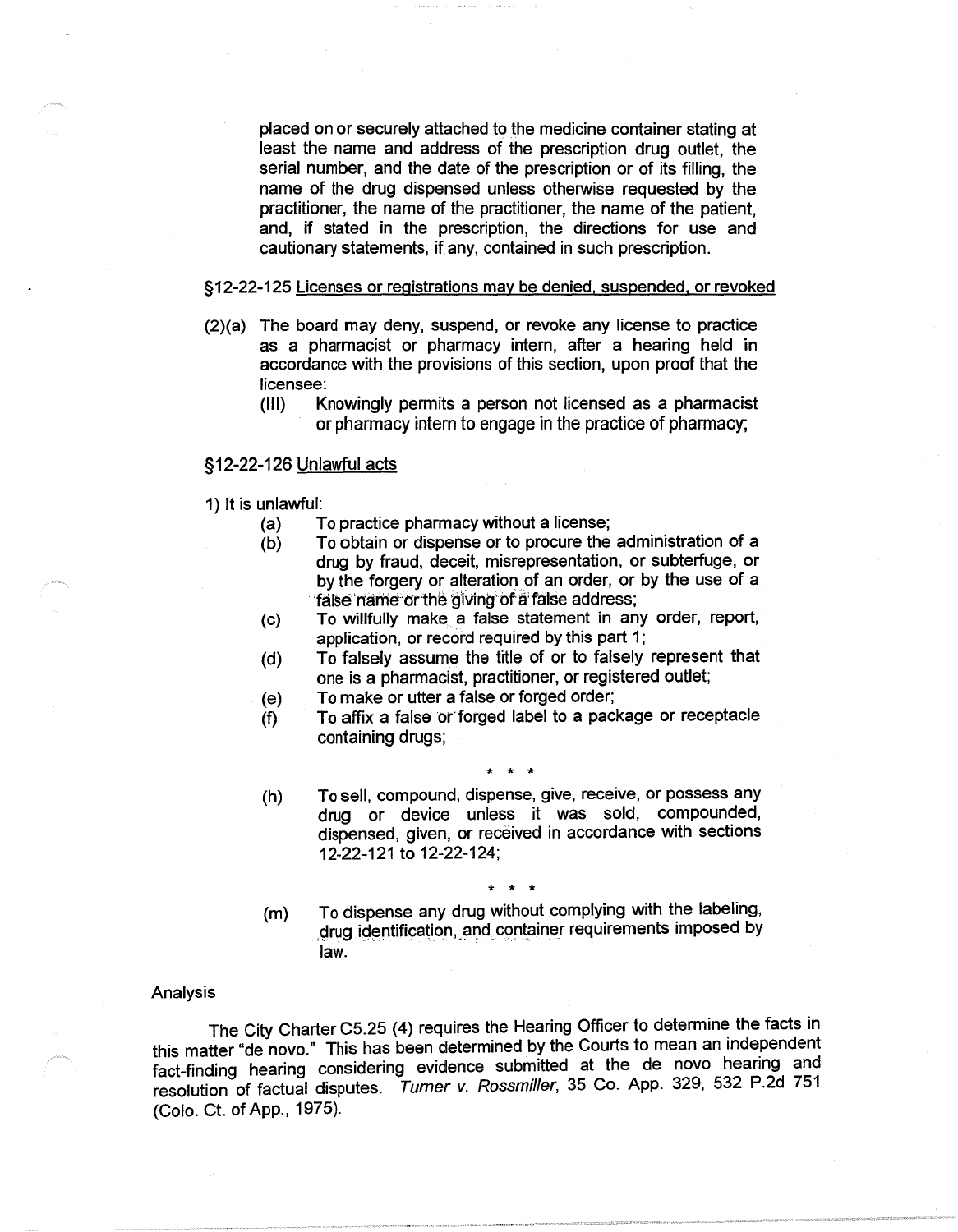Because this is an appeal of a disciplinary action (termination from employment) the Agency has the burden of proof to demonstrate that its decision was within its discretion and appropriate under the circumstances.

The first provision Appellant is charged with is §16-50 A. 2), theft, misuse or gross neglect in the use of City property. In the instant case, Appellant is charged with the theft of two Albuterol inhalers. The CSR does not define "theft." One must look to the Colorado Revised Statutes for that. CRS §18-4-401 defines "theft" as knowingly obtain or exercise control over anything of value without authorization and either intends to permanently deprive another of the use or benefit of the thing of value, knowingly uses, conceals, or abandons the thing of value in such a manner as to deprive the other permanently of the thing of value, or uses, conceals or abandons the thing of value in a manner as to permanently deprive the other person of its use or benefit.

The credible testimony of the pharmacists establishes that Appellant obtained the Albuterol without authorization, the first requirement of the statute. The problem is that, once the Albuterol prescription was entered into the computer by either Appellant or her former roommate, Ms. Nieto, the Hospital was no longer deprived of the use or benefit of the inhalers as the computer entry caused the insurance company to automatically reimburse the Hospital for the value of the inhalers. There is no "misuse" of City property because Appellant had a prescription for the Albuterol inhalers; therefore, she had a right to the prescription, had it been properly filled by a pharmacist. Likewise, "gross neglect" was also not made out, as the entry of the information into the computer was intentional. Therefore, the violation of CSR §16-50 A. 2) was not made out.

The next provision with which Appellant is charged is CSR §16-50 A. 3), dishonesty, which includes, but is not limited to falsifying official records and "any other act of dishonesty not specifically listed." Appellant's witness, Delia Nieto, claims that she was the one who printed the label for the inhalers at Ms. Nuon's request. Appellant also claims that the label was on the boxes when she got them home, but that she threw the boxes and the label away at some unknown time. The Hearing Officer finds neither Ms. Nieto nor Appellant credible on these points.

Ms. Nuon denies that she instructed anyone to print the label. Assuming that she did ask either Appellant of Ms. Nieto to print the label, neither Ms. Nieto nor Appellant offered a reasonable explanation why Ms. Le's name was entered into the computer as the filling pharmacist; Ms. Le credibly testified that she never authorized either of them to enter the prescription under her name. Further, there is no indication on the log sheets that Ms. Le, who was filling other prescriptions on October 4, or any other pharmacist on duty, initialed the duplicate label and placed it onto the log sheet as required as part of the filling procedure. The absence of the label leads the Hearing Officer to the irrefutable conclusion that no label was ever printed for and placed onto the Albuterol.

Appellant also claimed that she did not check the boxes before she left with them but that she assumed that they were labeled when she saw them in her bag. She then testified that she saw that the boxes were labeled when she got home, but that she threw the boxes away at some unspecified time. She testified that she asked Carl Booker to "reprint" the label when she saw him at the ID Clinic on some unknown date because she wanted to have "proof" that there had been a label. The Hearing Officer does not find this testimony credible. It is not logical that someone who was found to

 $\label{eq:2} \begin{array}{lllllllllllll} \mathcal{L} & \mathcal{L} & \mathcal{L} & \mathcal{L} & \mathcal{L} & \mathcal{L} & \mathcal{L} & \mathcal{L} & \mathcal{L} \\ \mathcal{L} & \mathcal{L} & \mathcal{L} & \mathcal{L} & \mathcal{L} & \mathcal{L} & \mathcal{L} & \mathcal{L} & \mathcal{L} & \mathcal{L} \\ \mathcal{L} & \mathcal{L} & \mathcal{L} & \mathcal{L} & \mathcal{L} & \mathcal{L} & \mathcal{L} & \mathcal{L} & \mathcal{L} & \mathcal{$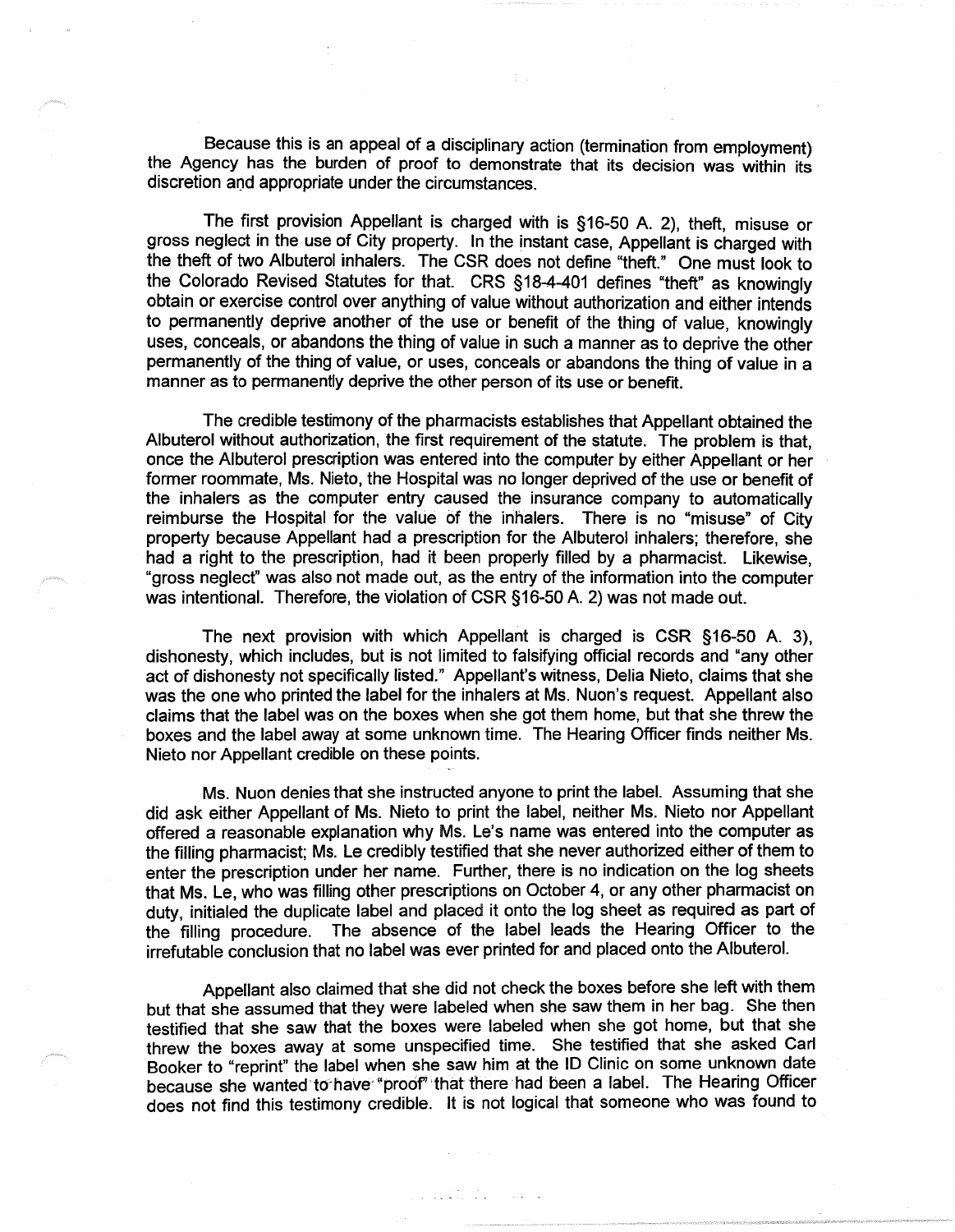have an unlabeled prescription in her possession would not check to see if the boxes were labeled before she left the pharmacy. It is not logical that someone who knew that there was an issue about the label on the boxes would throw away the best proof of the label's existence. The fact that Mr. Booker could "reprint" a label on some unspecified date is not relevant to establishing that the label was on the boxes when Appellant left the pharmacy with them. Once the information was placed into the computer on October 4, anyone could go back into the computer and have a label printed.

• ... > •

It is more credible that either Appellant, or Ms. Nieto at Appellant's suggestion<sup>1</sup>, entered the information onto the computer, using Ms. Le's initials, in an ill-advised attempt to make the whole incident go away. However, this act only compounded Appellant's problems. While she was no longer guilty of "theft" as the Hospital would now be reimbursed for the Albuterol, she was now engaging in other forms of dishonest conduct, including the falsifying of official records by entering Ms. Le's name into the computer as the filling pharmacist when Ms. Le had not filled the prescription and by claiming that Ms. Le not only filled the prescription, but that she, or someone at her direction, pasted the non-existent label onto the boxes.

The CSR permits termination from employment based upon dishonest acts not specifically described in the Rules. The CRS, which governs the practice of pharmacy in this State, permits only licensed pharmacists, and not pharmacy technicians such as Appellant and Ms. Nieto, to fill prescriptions. In other words, the alleged label for the Albuterol could only be printed at the direction of one of the licensed pharmacists and then it had to be initialed by that pharmacist. That was not done here.

The overwhelming evidence establishes that Appellant violated CSR §16-50 A. 3) by her dishonesty in entering (or asking Ms. Nieto to enter) the prescription into the computer without authorization and then lying about the label ever being printed and affixed onto the Albuterol inhaler boxes.

The violation under the "catch-all" provisions, CSR §§16-50 A. 20) and 16-51 A. 11) are also established. Appellant's misconduct was also a violation of the CRS provisions governing the practice of pharmacy in this State. She removed Albuterol from the pharmacy without having it filled, dispensed and labeled in accordance with State law. The violations of these two catch-all provisions have been made out.

Appellant has been charged with violating CSR §16-51 A. 2), the failure to meet established standards of performance. The requirements for this provision are meant to cover performance deficiencies that can be measured upon either qualitative or quantitative standards, such as those one finds in a PEPR. The Department did not present any evidence of performance deficiencies in Appellant's work. This allegation is dismissed.

The last issue before the Hearing Officer is the appropriate discipline for Appellant's violations of the CSR. Wr. Orcutt terminated Appellant from her employment because of the extreme nature of her misconduct. The Hearing Officer agrees this is appropriate.

 $\hat{p}$  is a  $\hat{q}$ 

<sup>&</sup>lt;sup>1</sup> It should also be noted that Ms. into, while claiming that she entered the information into the computer, never went so far as to say that she printed the label, gave the prescription to Ms. Le to fill, or put the boxes into Appellant's bag. The Hearing Officer must conclude that Ms. Nieto was willing to accept "responsibility" only so far for her friend.